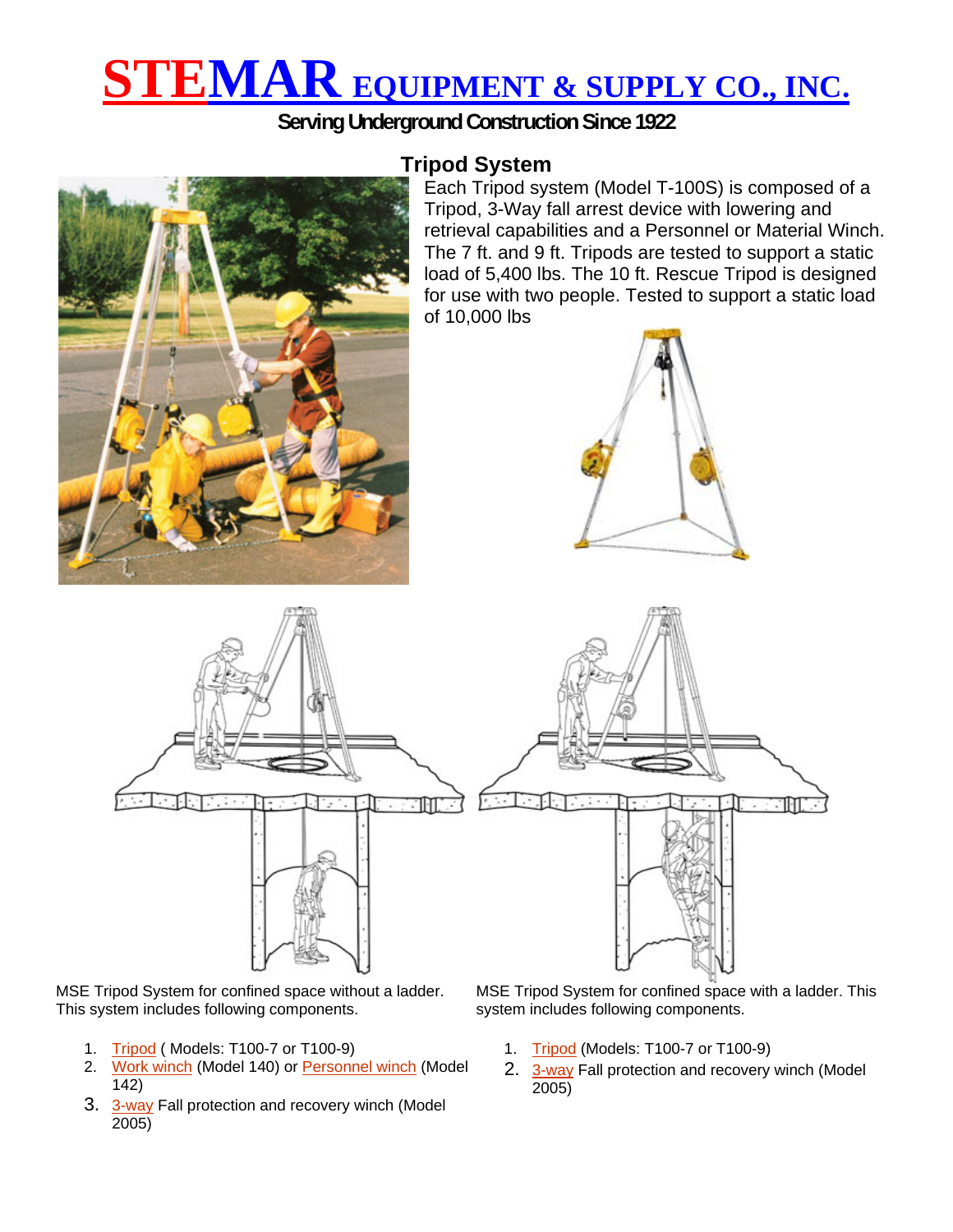#### **TRIPODS**





MSE's 7 ft. or 9 ft Tripod. MSE's 10 ft. Rescue Tripod (for two men).

| Model:                     | T <sub>100-7</sub> | T100-9 | T100-10 |
|----------------------------|--------------------|--------|---------|
| Height, ft.                |                    |        | 10      |
| Working Load, Ibs.         | 310                | 310    | 620     |
| Distance between legs, in. |                    | 74     | 90      |
| Weight, lbs.               |                    | 47     |         |
| Tested static load         | 5400               | 5400   | 10000   |

#### **WINCHES**

### **3-Way Fall Protection and Recovery Winch (Model 2005)**



3-way Fall Arrest and Recovery Unit Model 2005. Multi-functional fall arrest/retrieval device protects a worker from falling and has integral winch mechanism that allows a worker to be raised or lowered to safety quickly and easily.

| Working Load, lbs       | 310                         |  |
|-------------------------|-----------------------------|--|
| Lifeline Cable          | Galvanized, Stainless Steel |  |
| Cable Diameter, in.     | 3/16                        |  |
| Length of Cable, ft.    | $50 - 100$                  |  |
| Weight, lbs.            | 47                          |  |
| Locking Speed, ft./sec. | $4 - 5$                     |  |
| Stopping Distance, in.  | Less than 24                |  |